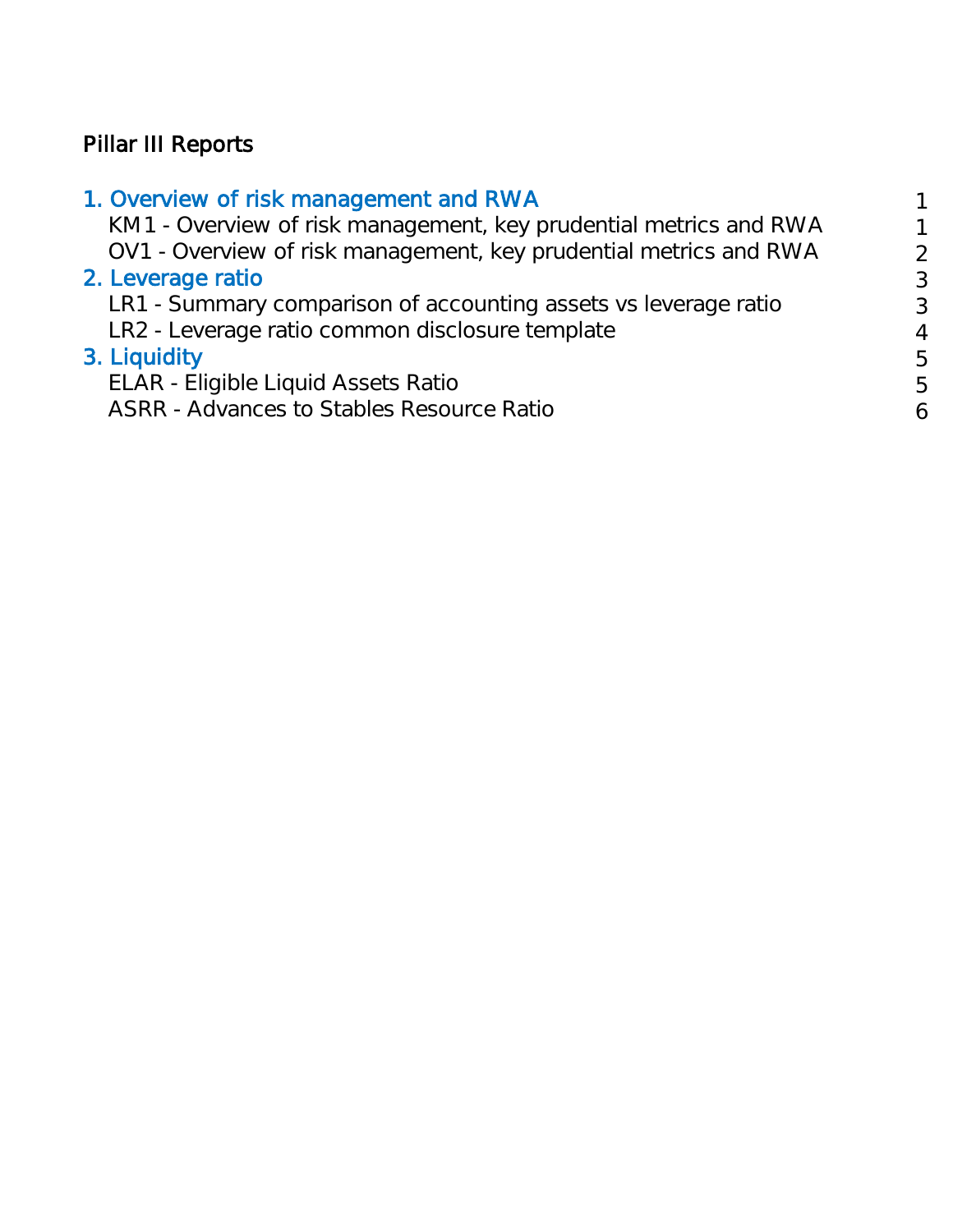|                  |                                                                                     |             | Amount (AED'000) |
|------------------|-------------------------------------------------------------------------------------|-------------|------------------|
|                  | <b>Available capital (amounts)</b>                                                  | Q1'2022     | Q4'2021          |
| 1                | Common Equity Tier 1 (CET1) - a                                                     | 12,649,911  | 13,920,160       |
| 1a               | Fully loaded ECL accounting model - b                                               | 2,880,685   | 3,616,728        |
| 2                | Tier 1                                                                              | 12,649,911  | 13,920,160       |
| 2a               | Fully loaded ECL accounting model Tier 1                                            | 2,880,685   | 3,616,728        |
| 3                | Total capital                                                                       | 13,465,171  | 14,772,507       |
| 3a               | Fully loaded ECL accounting model total capital                                     | 2,880,685   | 3,616,728        |
|                  | <b>Risk-weighted assets (amounts)</b>                                               |             |                  |
| $\overline{4}$   | Total risk-weighted assets (RWA) - c                                                | 83,644,634  | 85,287,846       |
|                  | Risk-based capital ratios as a percentage of RWA                                    |             |                  |
| 5                | Common Equity Tier 1 ratio (%) - d                                                  | 15.12%      | 16.32%           |
| 5a               | Fully loaded ECL accounting model CET1 (%)                                          | 23%         | 26%              |
| 6                | Tier 1 ratio (%)                                                                    | 15.12%      | 16.32%           |
| 6a               | Fully loaded ECL accounting model Tier 1 ratio (%)                                  | 23%         | 26%              |
| $\overline{7}$   | Total capital ratio (%) - e                                                         | 16.10%      | 17.32%           |
| 7a               | Fully loaded ECL accounting model total capital ratio (%)                           | 15.12%      | 16.32%           |
|                  | Additional CET1 buffer requirements as a percentage of RWA                          |             |                  |
| 8                | Capital conservation buffer requirement (2.5% from 2019) (%)                        | 2.50%       | 2.50%            |
| $\boldsymbol{9}$ | Countercyclical buffer requirement (%)                                              | 0           |                  |
| 10               | Bank D-SIB additional requirements (%)                                              | $\Omega$    | 0                |
| 11               | Total of bank CET1 specific buffer requirements $(\%)$ (row $8 +$ row $9 +$ row 10) | 2.50%       | 2.50%            |
| 12               | CET1 available after meeting the bank's minimum capital requirements (%)            | 3.10%       | 4.13%            |
|                  | <b>Leverage Ratio</b>                                                               |             |                  |
| 13               | Total leverage ratio measure                                                        | 169,532,390 | 169,335,954      |
| 14               | Leverage ratio (%) (row 2/row 13)                                                   | 7.46%       | 8.22%            |
| 14a              | Fully loaded ECL accounting model leverage ratio (%) (row 2A/row 13) - f            | 1.70%       | 2.14%            |
| 14 <sub>b</sub>  | Leverage ratio (%) (excluding the impact of any                                     | 7.46%       | 8.22%            |
|                  | applicable temporary exemption of central bank reserves)                            |             |                  |
|                  | <b>Liquidity Coverage Ratio</b>                                                     |             |                  |
| 15               | Total HQLA                                                                          |             |                  |
| 16               | Total net cash outflow                                                              |             |                  |
| 17               | LCR ratio (%)                                                                       |             |                  |
|                  | <b>Net Stable Funding Ratio</b>                                                     |             |                  |
| 18               | Total available stable funding                                                      |             |                  |
| 19               | Total required stable funding                                                       |             |                  |
| 20               | NSFR ratio (%)                                                                      |             |                  |
|                  | <b>ELAR</b>                                                                         |             |                  |
| 21               | Total HQLA - g                                                                      | 31,339,964  | 29,145,175       |
| 22               | <b>Total liabilities</b>                                                            | 121,464,895 | 121,451,021      |
| 23               | Eligible Liquid Assets Ratio (ELAR) (%)                                             | 30.96%      | 28.63%           |
|                  | <b>ASRR</b>                                                                         |             |                  |
| 24               | Total available stable funding                                                      | 96,921,769  | 90,804,223       |
| 25               | <b>Total Advances</b>                                                               | 64,423,629  | 60,219,535       |
| 26               | Advances to Stable Resources Ratio (%)                                              | 66.47%      | 66.32%           |

### KM1 - Overview of risk management, key prudential metrics and RWA

#### Notes :

a,d,e - The reduction in CET1 capital is primarily driven by regulatory deductions as well as

revaluation of securities due to increase in USD rates

b & f - The reduction in ECL is mainly driven by overall improvement in economic scenario and write offs

c - The reduction in RWAs is mainly driven by change from Simplified to Comprehensive approach in calculating RWAs

g - The increase is due to higher investment in UAE CB M-bills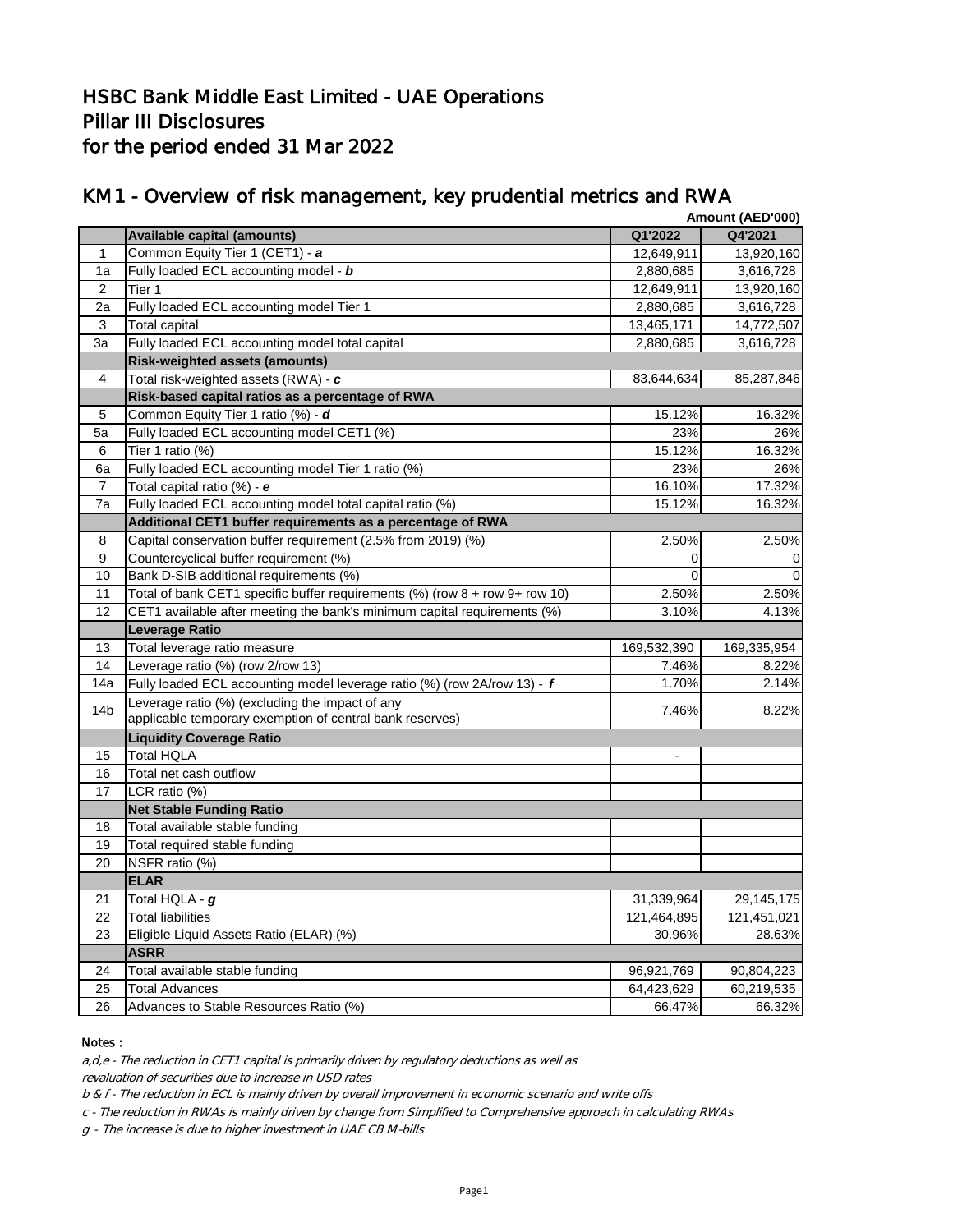### HSBC Bank Middle East Limited - UAE Operations Pillar III Disclosures for the period ended 31 Mar 2022

### OV1 - Overview of risk management, key prudential metrics and RWA

|                    | Amount (AED'000)                                                    |            |            |                                 |
|--------------------|---------------------------------------------------------------------|------------|------------|---------------------------------|
|                    |                                                                     | <b>RWA</b> |            | Minimum capital<br>requirements |
|                    |                                                                     | Q1'2022    | Q4'2021    | Q1'2022                         |
| 1                  | Credit risk (excluding counterparty credit risk) -a                 | 59,138,097 | 58,509,389 | 6,209,500                       |
| $\overline{2}$     | Of which: standardised approach (SA)                                | 59,138,097 | 58,509,389 | 6,209,500                       |
| 3<br>4<br>5        |                                                                     |            |            |                                 |
| 6                  | Counterparty credit risk (CCR) - b                                  | 6,070,125  | 9,678,257  | 637,363                         |
| $\overline{7}$     | Of which: standardised approach for counterparty credit risk        | 6,070,125  | 9,678,257  | 637,363                         |
| 8<br>9<br>10<br>11 |                                                                     |            |            |                                 |
| 12                 | Equity investments in funds - look-through approach                 |            |            |                                 |
| 13                 | Equity investments in funds - mandate-based approach                |            |            |                                 |
| 14                 | Equity investments in funds - fall-back approach                    |            |            |                                 |
| 15                 | Settlement risk - c                                                 | 12,625     | 95         | 1,326                           |
| 16                 | Securitisation exposures in the banking book                        |            |            |                                 |
| 17<br>18           | Of which: securitisation external ratings-based approach (SEC-ERBA) |            |            |                                 |
|                    |                                                                     |            |            |                                 |
| 19                 | Of which: securitisation standardised approach (SEC-SA)             |            |            |                                 |
| 20                 | Market risk - d                                                     | 9,883,110  | 8,559,429  | 1,037,727                       |
| 21                 | Of which: standardised approach (SA)                                | 9,883,110  | 8,559,429  | 1,037,727                       |
| 22                 |                                                                     |            |            |                                 |
| 23                 | Operational risk                                                    | 8,540,678  | 8,540,678  | 896,771                         |
| 24<br>25           |                                                                     |            |            |                                 |
| 26                 | Total (1+6+10+11+12+13+14+15+16+20+23) - e                          | 83,644,634 | 85,287,847 | 8,782,687                       |

### Notes :

a - Increase in RWA is mainly in Sovereign and Retail asset class partially offset by reduction in RWAs with Banks and corporates

b & e - The reduction in RWAs is mainly driven by change from Simplified to Comprehensive approach in calculating RWAs

c- Increase in settlement risk RWAs is mainly with Banks

d - Increase in Market risk RWAs is mainly driven by higher FX risk and Interest Rate risk relating to Trading book positions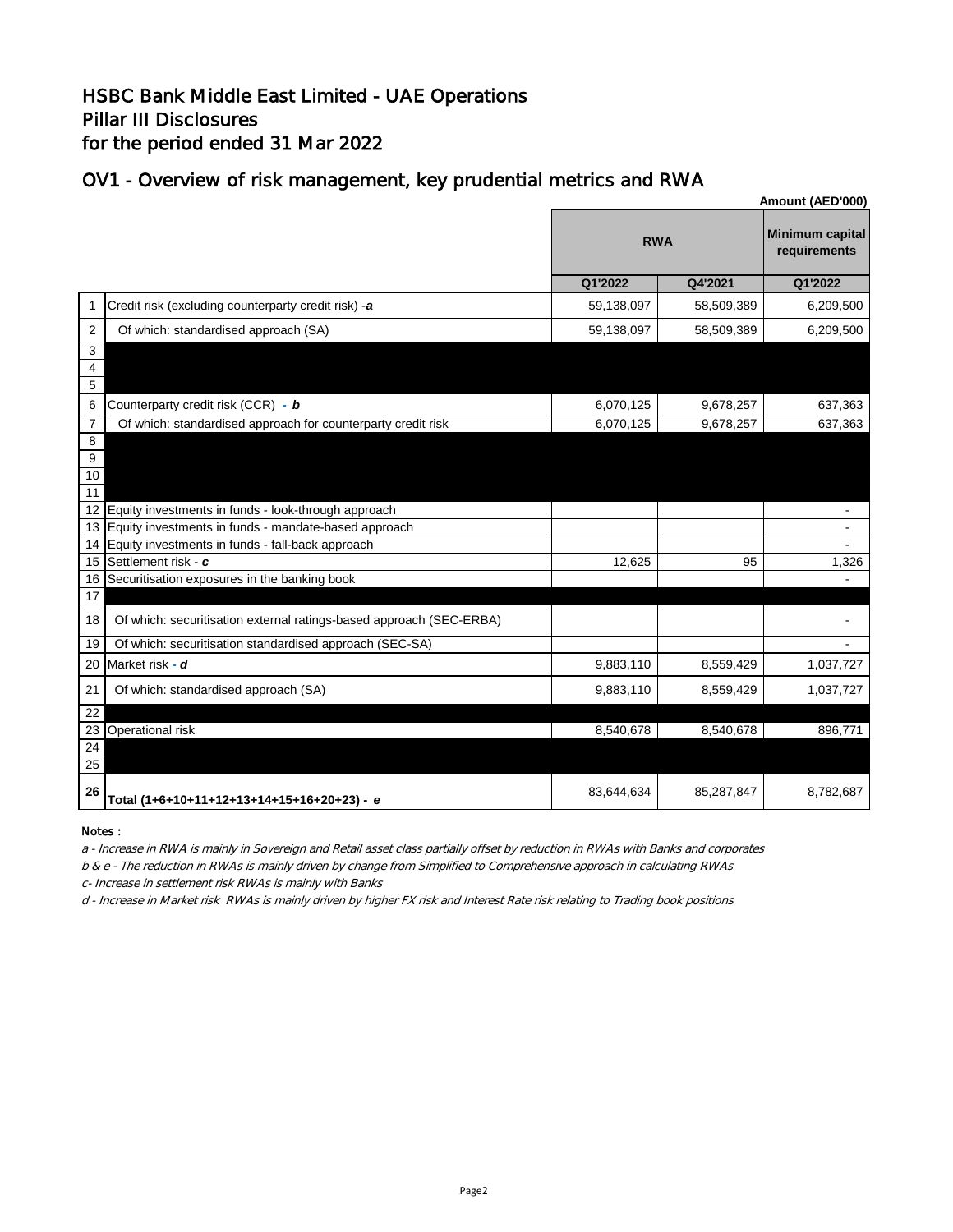### LR1 - Summary comparison of accounting assets vs leverage ratio exposure

|                 |                                                                                                                                                                                        | Amount (AED'000) |
|-----------------|----------------------------------------------------------------------------------------------------------------------------------------------------------------------------------------|------------------|
|                 |                                                                                                                                                                                        | Q1'2022          |
|                 | Total consolidated assets as per published financial statements*                                                                                                                       | 137,020,882      |
|                 | Adjustments for investments in banking, financial, insurance or commercial entities that are consolidated<br>for accounting purposes but outside the scope of regulatory consolidation |                  |
|                 | Adjustment for securitised exposures that meet the operational requirements for the recognition of risk<br>transference                                                                |                  |
|                 | Adjustments for temporary exemption of central bank reserves (if applicable)                                                                                                           |                  |
| 5               | Adjustment for fiduciary assets recognised on the balance sheet pursuant to the operative accounting<br>framework but excluded from the leverage ratio exposure measure                |                  |
| 6               | Adjustments for regular-way purchases and sales of financial assets subject to trade date accounting                                                                                   |                  |
| 7               | Adjustments for eligible cash pooling transactions                                                                                                                                     |                  |
| 8               | Adjustments for derivative financial instruments - a                                                                                                                                   | 2,889,140        |
| 9               | Adjustment for securities financing transactions (ie repos and similar secured lending) - $\bm{b}$                                                                                     | 4,382,003        |
| 10              | Adjustments for off-balance sheet items (ie conversion to credit equivalent amounts of off-balance sheet<br>exposures)                                                                 | 26,558,219       |
| 11              | Adjustments for prudent valuation adjustments and specific and general provisions which have reduced<br>Tier 1 capital                                                                 | (491, 788)       |
| 12 <sub>1</sub> | Other adjustments                                                                                                                                                                      | (826,066)        |
|                 | 13 Leverage ratio exposure measure                                                                                                                                                     | 169,532,390      |

#### Notes :

\*Bank do not publish interim financials. The numbers included are as per reporting to Group

a - CCR exposure for Derivatives transactions after adjusting fair value on derivatives

b - SFT transactions ie, repos and similar secured lending transactions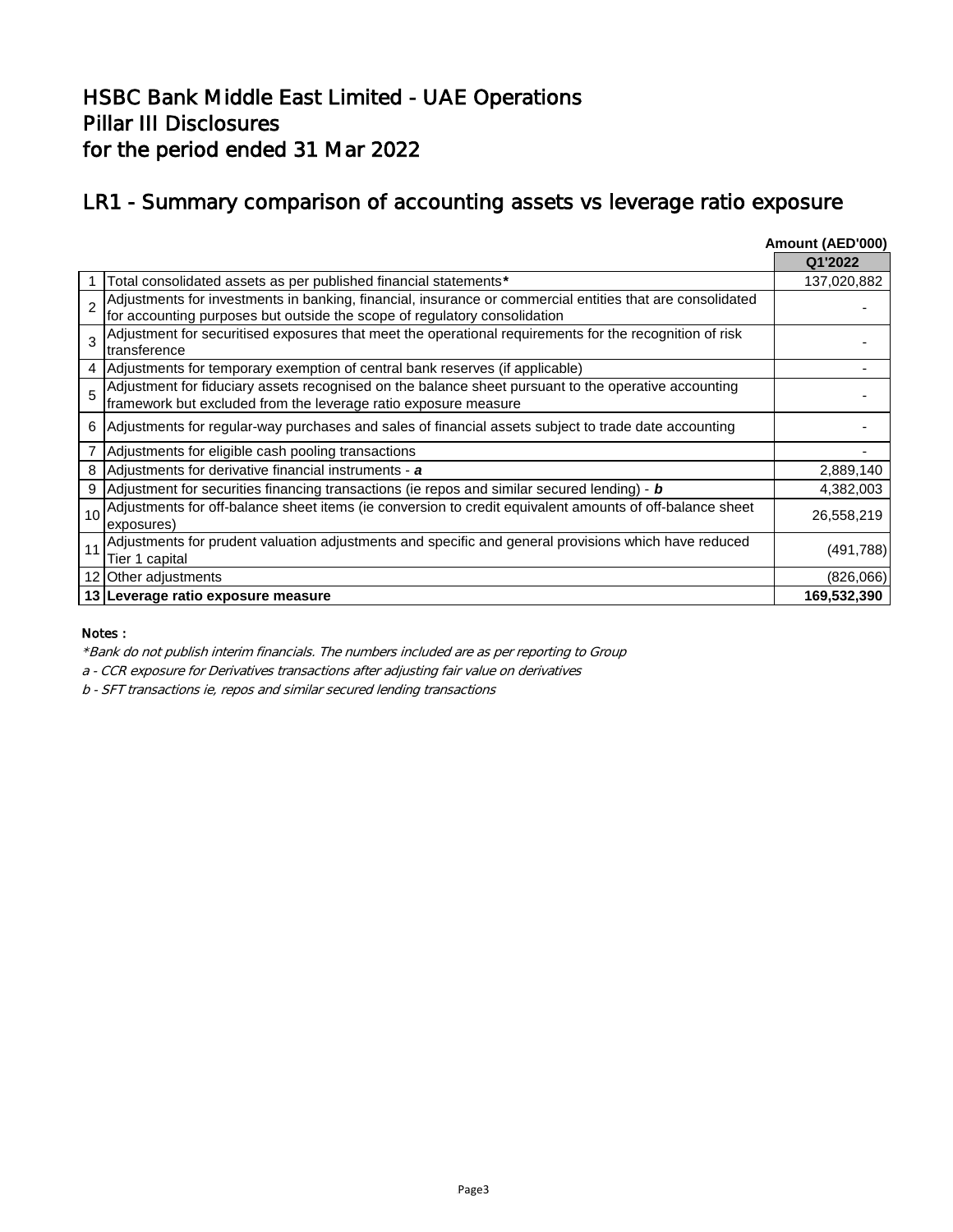## LR2 - Leverage ratio common disclosure template

|                |                                                                                                                                                         |                | Amount (AED'000) |
|----------------|---------------------------------------------------------------------------------------------------------------------------------------------------------|----------------|------------------|
|                | On-balance sheet exposures                                                                                                                              | Q1'2022        | Q4'2021          |
|                | On-balance sheet exposures (excluding derivatives and securities financing transactions (SFTs),<br>but including collateral)                            | 117,322,409    | 117,381,124      |
| $\overline{2}$ | Gross-up for derivatives collateral provided where deducted from balance sheet assets pursuant to<br>the operative accounting framework                 |                |                  |
| 3              | (Deductions of receivable assets for cash variation margin provided in derivatives transactions)                                                        |                |                  |
| 4              | (Adjustment for securities received under securities financing transactions that are recognised as an<br>asset)                                         |                |                  |
| 5              | (Specific and general provisions associated with on-balance sheet exposures that are deducted<br>from Tier 1 capital)                                   |                |                  |
| 6              | (Asset amounts deducted in determining Tier 1 capital)                                                                                                  | (491, 788)     | (467, 584)       |
| 7              | Total on-balance sheet exposures (excluding derivatives and SFTs) (sum of rows 1 to 6)                                                                  | 116,830,620    | 116,913,540      |
|                | <b>Derivative exposures</b>                                                                                                                             |                |                  |
| 8              | Replacement cost associated with all derivatives transactions (where applicable net of eligible cash<br>variation margin and/or with bilateral netting) | 1,251,662      | 1,275,305        |
| 9              | Add-on amounts for PFE associated with all derivatives transactions                                                                                     | 6,625,039      | 6,764,174        |
| 10             | (Exempted CCP leg of client-cleared trade exposures)                                                                                                    |                |                  |
| 11             | Adjusted effective notional amount of written credit derivatives                                                                                        |                |                  |
| 12             | (Adjusted effective notional offsets and add-on deductions for written credit derivatives)                                                              |                |                  |
| 13             | Total derivative exposures (sum of rows 8 to 12)                                                                                                        | 7,876,701      | 8,039,479        |
|                | <b>Securities financing transactions</b>                                                                                                                |                |                  |
| 14             | Gross SFT assets (with no recognition of netting), after adjusting for sale accounting transactions *                                                   | 20,935,609     | 20,573,582       |
| 15             | (Netted amounts of cash payables and cash receivables of gross SFT assets)                                                                              |                |                  |
| 16             | CCR exposure for SFT assets -a                                                                                                                          | 4,382,003      | 2,731,723        |
| 17             | Agent transaction exposures                                                                                                                             |                |                  |
| 18             | Total securities financing transaction exposures (sum of rows 14 to 17)                                                                                 | 25,317,612     | 23,305,305       |
|                | Other off-balance sheet exposures                                                                                                                       |                |                  |
| 19             | Off-balance sheet exposure at gross notional amount -b                                                                                                  | 76,171,173     | 78,789,998       |
| 20             | (Adjustments for conversion to credit equivalent amounts) -c                                                                                            | (49, 612, 954) | (52,080,480)     |
| 21             | determining Tier 1 capital)                                                                                                                             |                |                  |
| 22             | Off-balance sheet items (sum of rows 19 to 21)                                                                                                          | 26,558,219     | 26,709,518       |
|                | <b>Capital and total exposures</b>                                                                                                                      |                |                  |
|                | $23$ Tier 1 capital -d                                                                                                                                  | 12,649,911     | 13,920,160       |
|                | $24$ Total exposures (sum of rows 7, 13, 18 and 22)                                                                                                     | 176,583,153    | 174,967,842      |
|                | Leverage ratio                                                                                                                                          |                |                  |
| 25             | Leverage ratio (including the impact of any applicable temporary exemption of central bank<br>reserves)                                                 | 7.16%          | 7.96%            |
|                | 25a   reserves)                                                                                                                                         | 7.16%          | 7.96%            |
| 26             | CBUAE minimum leverage ratio requirement                                                                                                                | 3%             | 3%               |
| 27             | Applicable leverage buffers                                                                                                                             |                |                  |

#### Notes :

*a - The increase is mainly due to higher exposure in Reverse Repo transactions*

b & c - The decrease in overall Off BS exposure relates to the reduction in the unconditionally cancellable

exposure under Corporates. This is also the main reason of decrease in 'Adjustments for conversion to credit

d - The reduction in CET1 capital is primarily driven by regulatory deductions as well as revaluation of securities due to increase in USD rates

*\** These includes Intra Group and third party reverse repo transactions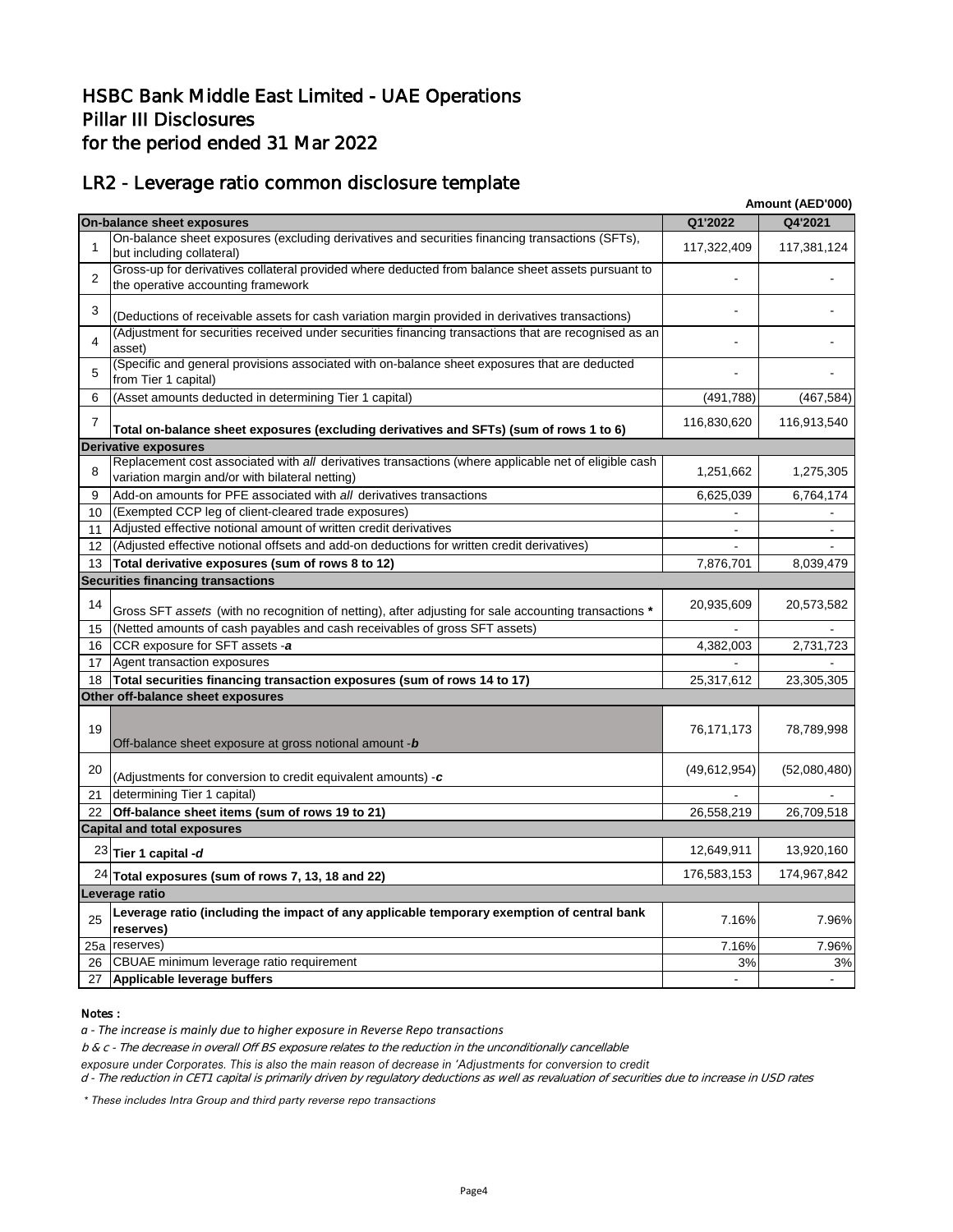### ELAR - Eligible Liquid Assets Ratio

|              |                                                                                               |                       | Amount (AED'000)                       |
|--------------|-----------------------------------------------------------------------------------------------|-----------------------|----------------------------------------|
|              | <b>High Quality Liquid Assets</b>                                                             | <b>Nominal amount</b> | <b>Eligible Liquid</b><br><b>Asset</b> |
| 1.1          | Physical cash in hand at the bank + balances with the CBUAE                                   | 11,824,127            |                                        |
| 1.2          | <b>UAE Federal Government Bonds and Sukuks</b>                                                | 19,515,837            |                                        |
|              | Sub Total (1.1 to 1.2)                                                                        | 31,339,964            | 31,339,964                             |
| 1.3          | UAE local governments publicly traded debt securities                                         | 633,756               |                                        |
| 1.4          | UAE Public sector publicly traded debt securities                                             | 442                   |                                        |
|              | Sub total (1.3 to 1.4)                                                                        | 634,198               | 634,198                                |
| 1.5          | Foreign Sovereign debt instruments or instruments issued by their respective<br>central banks | 5,627,843             | 5,627,843                              |
| 1.6          | <b>Total</b>                                                                                  | 37,602,005            | 37,602,005                             |
| $\mathbf{2}$ | <b>Total liabilities</b>                                                                      |                       | 121,464,895                            |
| 3            | Eligible Liguid Assets Ratio (ELAR)*                                                          |                       | 31.0%                                  |

\*Should not be < 10% at any time